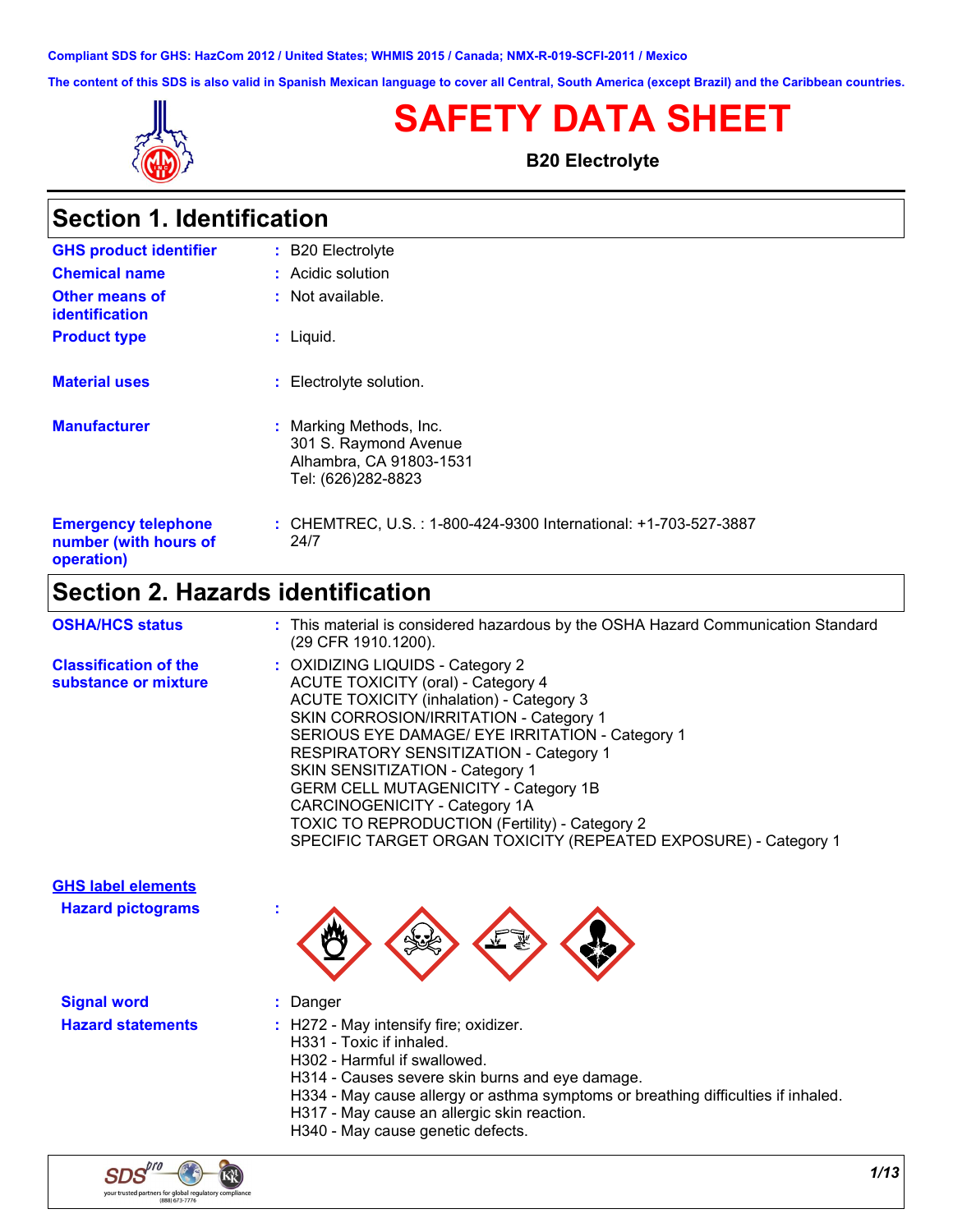# **Section 2. Hazards identification**

|                                                                | H350 - May cause cancer.                                                                                                                                                                                                                                                                                                                                                                                                                                                                                                                                                                                                                                                                                                                                                                                                                                                                                                                                                                                                                                                                                                                  |
|----------------------------------------------------------------|-------------------------------------------------------------------------------------------------------------------------------------------------------------------------------------------------------------------------------------------------------------------------------------------------------------------------------------------------------------------------------------------------------------------------------------------------------------------------------------------------------------------------------------------------------------------------------------------------------------------------------------------------------------------------------------------------------------------------------------------------------------------------------------------------------------------------------------------------------------------------------------------------------------------------------------------------------------------------------------------------------------------------------------------------------------------------------------------------------------------------------------------|
|                                                                | H361 - Suspected of damaging fertility.                                                                                                                                                                                                                                                                                                                                                                                                                                                                                                                                                                                                                                                                                                                                                                                                                                                                                                                                                                                                                                                                                                   |
|                                                                | H372 - Causes damage to organs through prolonged or repeated exposure.                                                                                                                                                                                                                                                                                                                                                                                                                                                                                                                                                                                                                                                                                                                                                                                                                                                                                                                                                                                                                                                                    |
| <b>Precautionary statements</b>                                |                                                                                                                                                                                                                                                                                                                                                                                                                                                                                                                                                                                                                                                                                                                                                                                                                                                                                                                                                                                                                                                                                                                                           |
| <b>Prevention</b>                                              | : P201 - Obtain special instructions before use.<br>P202 - Do not handle until all safety precautions have been read and understood.<br>P281 - Use personal protective equipment as required.<br>P280 - Wear protective gloves. Wear eye or face protection. Wear protective clothing.<br>P285 - In case of inadequate ventilation wear respiratory protection.                                                                                                                                                                                                                                                                                                                                                                                                                                                                                                                                                                                                                                                                                                                                                                           |
|                                                                | P210 - Keep away from heat. - No smoking.<br>P220 - Keep away from clothing, incompatible materials and combustible materials.<br>P221 - Take any precaution to avoid mixing with combustibles and other incompatible<br>materials.                                                                                                                                                                                                                                                                                                                                                                                                                                                                                                                                                                                                                                                                                                                                                                                                                                                                                                       |
|                                                                | P271 - Use only outdoors or in a well-ventilated area.<br>P260 - Do not breathe vapor.                                                                                                                                                                                                                                                                                                                                                                                                                                                                                                                                                                                                                                                                                                                                                                                                                                                                                                                                                                                                                                                    |
|                                                                | P270 - Do not eat, drink or smoke when using this product.                                                                                                                                                                                                                                                                                                                                                                                                                                                                                                                                                                                                                                                                                                                                                                                                                                                                                                                                                                                                                                                                                |
|                                                                | P264 - Wash hands thoroughly after handling.<br>P272 - Contaminated work clothing should not be allowed out of the workplace.                                                                                                                                                                                                                                                                                                                                                                                                                                                                                                                                                                                                                                                                                                                                                                                                                                                                                                                                                                                                             |
| <b>Response</b>                                                | P314 - Get medical attention if you feel unwell.<br>P308 + P313 - IF exposed or concerned: Get medical attention.<br>P304 + P340 + P310 - IF INHALED: Remove victim to fresh air and keep at rest in a<br>position comfortable for breathing. Immediately call a POISON CENTER or physician.<br>P342 + P311 - If experiencing respiratory symptoms: Call a POISON CENTER or<br>physician.<br>P301 + P310 + P330 + P331 - IF SWALLOWED: Immediately call a POISON CENTER<br>or physician. Rinse mouth. Do NOT induce vomiting.<br>P303 + P361 + P353 + P363 + P310 - IF ON SKIN (or hair): Take off immediately all<br>contaminated clothing. Rinse skin with water or shower. Wash contaminated clothing<br>before reuse. Immediately call a POISON CENTER or physician.<br>P302 + P352 - IF ON SKIN: Wash with plenty of soap and water.<br>P333 + P313 - If skin irritation or rash occurs: Get medical attention.<br>P305 + P351 + P338 + P310 - IF IN EYES: Rinse cautiously with water for several<br>minutes. Remove contact lenses, if present and easy to do. Continue rinsing.<br>Immediately call a POISON CENTER or physician. |
| <b>Storage</b>                                                 | $:$ P405 - Store locked up.                                                                                                                                                                                                                                                                                                                                                                                                                                                                                                                                                                                                                                                                                                                                                                                                                                                                                                                                                                                                                                                                                                               |
| <b>Disposal</b>                                                | : P501 - Dispose of contents and container in accordance with all local, regional, national<br>and international regulations.                                                                                                                                                                                                                                                                                                                                                                                                                                                                                                                                                                                                                                                                                                                                                                                                                                                                                                                                                                                                             |
| <b>Hazards not otherwise classified (HNOC)</b>                 |                                                                                                                                                                                                                                                                                                                                                                                                                                                                                                                                                                                                                                                                                                                                                                                                                                                                                                                                                                                                                                                                                                                                           |
| <b>Physical hazards not</b><br>otherwise classified<br>(PHNOC) | : None known.                                                                                                                                                                                                                                                                                                                                                                                                                                                                                                                                                                                                                                                                                                                                                                                                                                                                                                                                                                                                                                                                                                                             |
| <b>Health hazards not</b><br>otherwise classified              | : None known.                                                                                                                                                                                                                                                                                                                                                                                                                                                                                                                                                                                                                                                                                                                                                                                                                                                                                                                                                                                                                                                                                                                             |

# **Section 3. Composition/information on ingredients**

**Chemical name :** Acidic solution **Substance/mixture**

### **:** Mixture

**Other means of identification**

**(HHNOC)**

- 
- **:** Not available.

#### **CAS number/other identifiers**

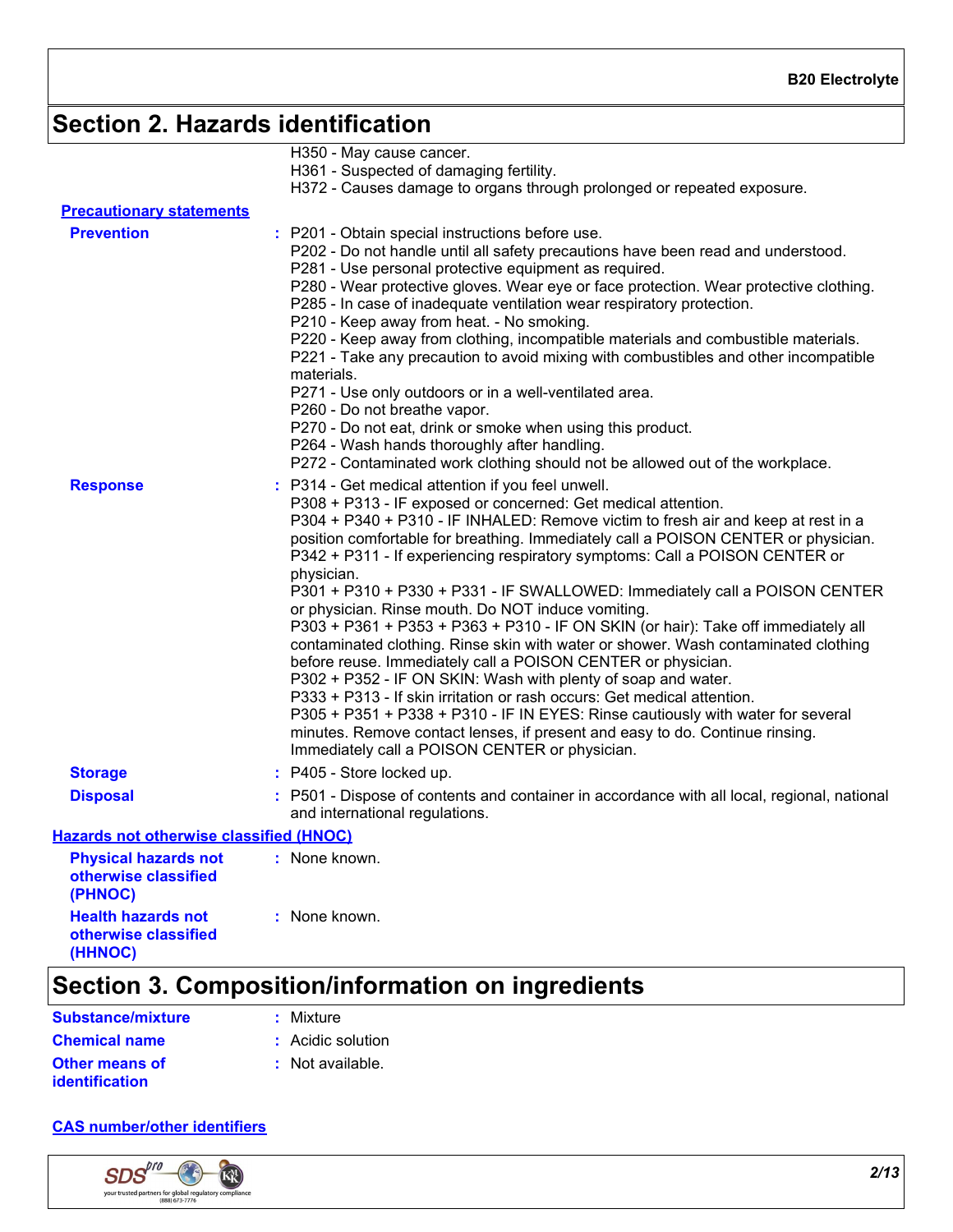### **Section 3. Composition/information on ingredients**

**CAS number :** Not applicable.

**Product code :** B20

| <b>Ingredient name</b>            | $\Omega$           | <b>CAS number</b>     |
|-----------------------------------|--------------------|-----------------------|
| Chromic Acid<br>Sodium etasulfate | 10<br>$5 -$<br>- ೭ | 1333-82-0<br>126-92-1 |

**Any concentration shown as a range is to protect confidentiality or is due to batch variation.**

**There are no additional ingredients present which, within the current knowledge of the supplier and in the concentrations applicable, are classified as hazardous to health or the environment and hence require reporting in this section.**

**Occupational exposure limits, if available, are listed in Section 8.**

### **Section 4. First aid measures**

#### **Description of necessary first aid measures**

| <b>Eye contact</b>  | : Get medical attention immediately. Call a poison center or physician. Immediately flush<br>eyes with plenty of water, occasionally lifting the upper and lower eyelids. Check for<br>and remove any contact lenses. Continue to rinse for at least 20 minutes. Chemical<br>burns must be treated promptly by a physician.                                                                                                                                                                                                                                                                                                                                                                                                                                                                                                                                                                                      |
|---------------------|------------------------------------------------------------------------------------------------------------------------------------------------------------------------------------------------------------------------------------------------------------------------------------------------------------------------------------------------------------------------------------------------------------------------------------------------------------------------------------------------------------------------------------------------------------------------------------------------------------------------------------------------------------------------------------------------------------------------------------------------------------------------------------------------------------------------------------------------------------------------------------------------------------------|
| <b>Inhalation</b>   | : Get medical attention immediately. Call a poison center or physician. Remove victim to<br>fresh air and keep at rest in a position comfortable for breathing. If it is suspected that<br>fumes are still present, the rescuer should wear an appropriate mask or self-contained<br>breathing apparatus. If not breathing, if breathing is irregular or if respiratory arrest<br>occurs, provide artificial respiration or oxygen by trained personnel. It may be<br>dangerous to the person providing aid to give mouth-to-mouth resuscitation. If<br>unconscious, place in recovery position and get medical attention immediately. Maintain<br>an open airway. In case of inhalation of decomposition products in a fire, symptoms<br>may be delayed. The exposed person may need to be kept under medical surveillance<br>for 48 hours. In the event of any complaints or symptoms, avoid further exposure. |
| <b>Skin contact</b> | : Get medical attention immediately. Call a poison center or physician. Rinse<br>immediately contaminated clothing and skin with plenty of water. Wash with plenty of<br>soap and water. Wash contaminated clothing thoroughly with water before removing it,<br>or wear gloves. Continue to rinse for at least 20 minutes. Chemical burns must be<br>treated promptly by a physician. In the event of any complaints or symptoms, avoid<br>further exposure. Wash clothing before reuse. Clean shoes thoroughly before reuse.                                                                                                                                                                                                                                                                                                                                                                                   |
| <b>Ingestion</b>    | : Get medical attention immediately. Call a poison center or physician. Wash out mouth<br>with water. Remove victim to fresh air and keep at rest in a position comfortable for<br>breathing. If material has been swallowed and the exposed person is conscious, give<br>small quantities of water to drink. Stop if the exposed person feels sick as vomiting may<br>be dangerous. Do not induce vomiting unless directed to do so by medical personnel. If<br>vomiting occurs, the head should be kept low so that vomit does not enter the lungs.<br>Chemical burns must be treated promptly by a physician. Never give anything by mouth<br>to an unconscious person.                                                                                                                                                                                                                                       |

|                                       | <b>Most important symptoms/effects, acute and delayed</b>                                                                                                                                                                                                                                                                |
|---------------------------------------|--------------------------------------------------------------------------------------------------------------------------------------------------------------------------------------------------------------------------------------------------------------------------------------------------------------------------|
| <b>Potential acute health effects</b> |                                                                                                                                                                                                                                                                                                                          |
| <b>Eye contact</b>                    | : Causes serious eye damage.                                                                                                                                                                                                                                                                                             |
| <b>Inhalation</b>                     | : Toxic if inhaled. May give off gas, vapor or dust that is very irritating or corrosive to the<br>respiratory system. May cause allergy or asthma symptoms or breathing difficulties if<br>inhaled. Exposure to decomposition products may cause a health hazard. Serious<br>effects may be delayed following exposure. |
| <b>Skin contact</b>                   | : Causes severe burns. May cause an allergic skin reaction.                                                                                                                                                                                                                                                              |
| <b>Ingestion</b>                      | : Harmful if swallowed. May cause burns to mouth, throat and stomach.                                                                                                                                                                                                                                                    |

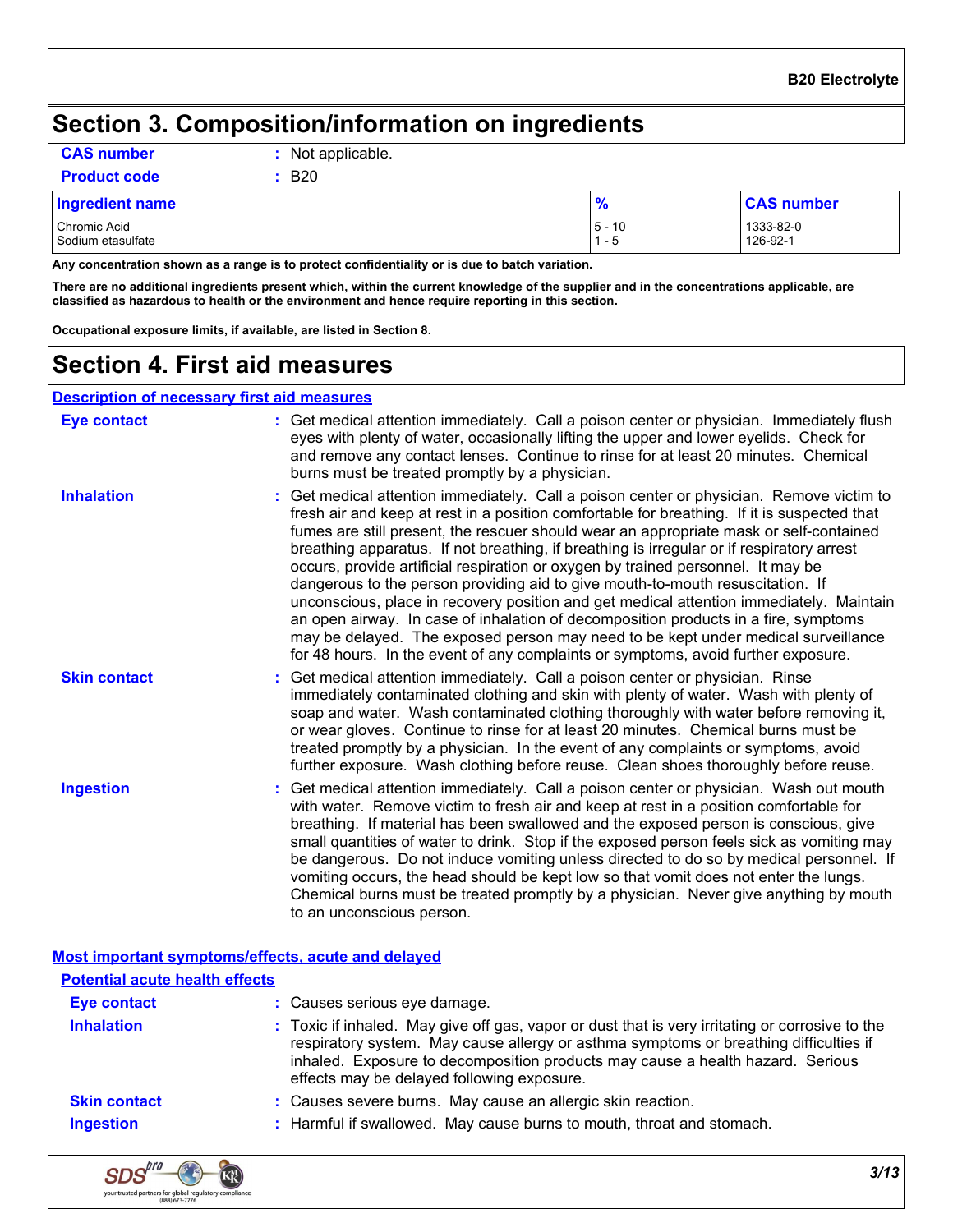# **Section 4. First aid measures**

#### **Over-exposure signs/symptoms**

| <b>Eye contact</b>  | : Adverse symptoms may include the following:<br>pain<br>watering<br>redness                                                                                                         |
|---------------------|--------------------------------------------------------------------------------------------------------------------------------------------------------------------------------------|
| <b>Inhalation</b>   | : Adverse symptoms may include the following:<br>wheezing and breathing difficulties<br>asthma<br>reduced fetal weight<br>increase in fetal deaths<br>skeletal malformations         |
| <b>Skin contact</b> | : Adverse symptoms may include the following:<br>pain or irritation<br>redness<br>blistering may occur<br>reduced fetal weight<br>increase in fetal deaths<br>skeletal malformations |
| <b>Ingestion</b>    | : Adverse symptoms may include the following:<br>stomach pains<br>reduced fetal weight<br>increase in fetal deaths<br>skeletal malformations                                         |

#### **Indication of immediate medical attention and special treatment needed, if necessary**

| <b>Notes to physician</b>         | : In case of inhalation of decomposition products in a fire, symptoms may be delayed.<br>The exposed person may need to be kept under medical surveillance for 48 hours.                                                                                                                                                                                                                                      |
|-----------------------------------|---------------------------------------------------------------------------------------------------------------------------------------------------------------------------------------------------------------------------------------------------------------------------------------------------------------------------------------------------------------------------------------------------------------|
| <b>Specific treatments</b>        | : No specific treatment.                                                                                                                                                                                                                                                                                                                                                                                      |
| <b>Protection of first-aiders</b> | No action shall be taken involving any personal risk or without suitable training. If it is<br>suspected that fumes are still present, the rescuer should wear an appropriate mask or<br>self-contained breathing apparatus. It may be dangerous to the person providing aid to<br>give mouth-to-mouth resuscitation. Wash contaminated clothing thoroughly with water<br>before removing it, or wear gloves. |

**See toxicological information (Section 11)**

## **Section 5. Fire-fighting measures**

| <b>Extinguishing media</b>                           |                                                                                                                                                              |
|------------------------------------------------------|--------------------------------------------------------------------------------------------------------------------------------------------------------------|
| <b>Suitable extinguishing</b><br>media               | : Use an extinguishing agent suitable for the surrounding fire.                                                                                              |
| <b>Unsuitable extinguishing</b><br>media             | $:$ None known.                                                                                                                                              |
| <b>Specific hazards arising</b><br>from the chemical | : Oxidizing material. May intensify fire.                                                                                                                    |
| <b>Hazardous thermal</b><br>decomposition products   | : Decomposition products may include the following materials:<br>carbon dioxide<br>carbon monoxide<br>nitrogen oxides<br>Sulfur oxides<br>metal oxide/oxides |

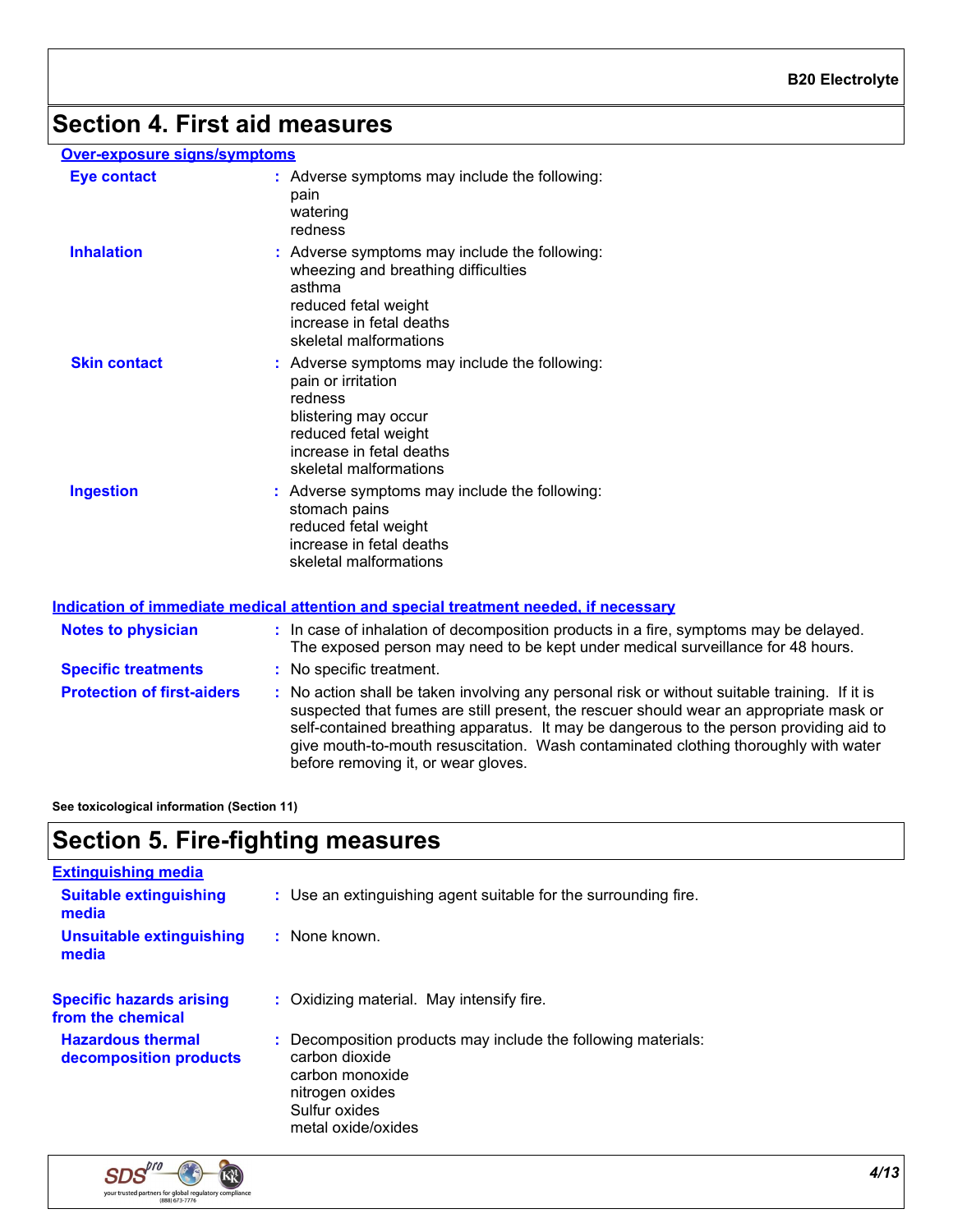## **Section 5. Fire-fighting measures**

| <b>Special protective actions</b><br>for fire-fighters   | Move containers from fire area if this can be done without risk. Use water spray to keep<br>fire-exposed containers cool.                                                |
|----------------------------------------------------------|--------------------------------------------------------------------------------------------------------------------------------------------------------------------------|
| <b>Special protective</b><br>equipment for fire-fighters | : Fire-fighters should wear appropriate protective equipment and self-contained breathing<br>apparatus (SCBA) with a full face-piece operated in positive pressure mode. |

### **Section 6. Accidental release measures**

|                                                              | <b>Personal precautions, protective equipment and emergency procedures</b>                                                                                                                                                                                                                                                                                                                                                                                                                     |
|--------------------------------------------------------------|------------------------------------------------------------------------------------------------------------------------------------------------------------------------------------------------------------------------------------------------------------------------------------------------------------------------------------------------------------------------------------------------------------------------------------------------------------------------------------------------|
| For non-emergency<br>personnel                               | : No action shall be taken involving any personal risk or without suitable training.<br>Evacuate surrounding areas. Keep unnecessary and unprotected personnel from<br>entering. Do not touch or walk through spilled material. Shut off all ignition sources. No<br>flares, smoking or flames in hazard area. Do not breathe vapor or mist. Provide<br>adequate ventilation. Wear appropriate respirator when ventilation is inadequate. Put<br>on appropriate personal protective equipment. |
| For emergency responders :                                   | If specialized clothing is required to deal with the spillage, take note of any information in<br>Section 8 on suitable and unsuitable materials. See also the information in "For non-<br>emergency personnel".                                                                                                                                                                                                                                                                               |
| <b>Environmental precautions</b>                             | : Avoid dispersal of spilled material and runoff and contact with soil, waterways, drains<br>and sewers. Inform the relevant authorities if the product has caused environmental<br>pollution (sewers, waterways, soil or air).                                                                                                                                                                                                                                                                |
| <b>Methods and materials for containment and cleaning up</b> |                                                                                                                                                                                                                                                                                                                                                                                                                                                                                                |
| Snill                                                        | . Stop leak if without risk Move containers from spill area. Hse spark-proof tools and                                                                                                                                                                                                                                                                                                                                                                                                         |

k if without risk. Move containers from spill area. Use spark-pr explosion-proof equipment. Approach release from upwind. Prevent entry into sewers, water courses, basements or confined areas. Do not absorb in sawdust or other combustible material. It may lead to a fire risk when it dries out. Wash spillages into an effluent treatment plant or proceed as follows. Contain and collect spillage with noncombustible, absorbent material e.g. sand, earth, vermiculite or diatomaceous earth and place in container for disposal according to local regulations (see Section 13). The spilled material may be neutralized with sodium carbonate, sodium bicarbonate or sodium hydroxide. Dispose of via a licensed waste disposal contractor. Contaminated absorbent material may pose the same hazard as the spilled product. Note: see Section 1 for emergency contact information and Section 13 for waste disposal. **Spill Spill :** Stop leak

### **Section 7. Handling and storage**

#### **Precautions for safe handling**

**Protective measures** : Put on appropriate personal protective equipment (see Section 8). Persons with a **Protestion** history of skin sensitization problems or asthma, allergies or chronic or recurrent respiratory disease should not be employed in any process in which this product is used. Avoid exposure - obtain special instructions before use. Avoid exposure during pregnancy. Do not handle until all safety precautions have been read and understood. Do not get in eyes or on skin or clothing. Do not breathe vapor or mist. Do not ingest. Use only with adequate ventilation. Wear appropriate respirator when ventilation is inadequate. Keep in the original container or an approved alternative made from a compatible material, kept tightly closed when not in use. Keep away from clothing, incompatible materials and combustible materials. Keep away from alkalis. Keep away from heat. Empty containers retain product residue and can be hazardous. Do not reuse container.

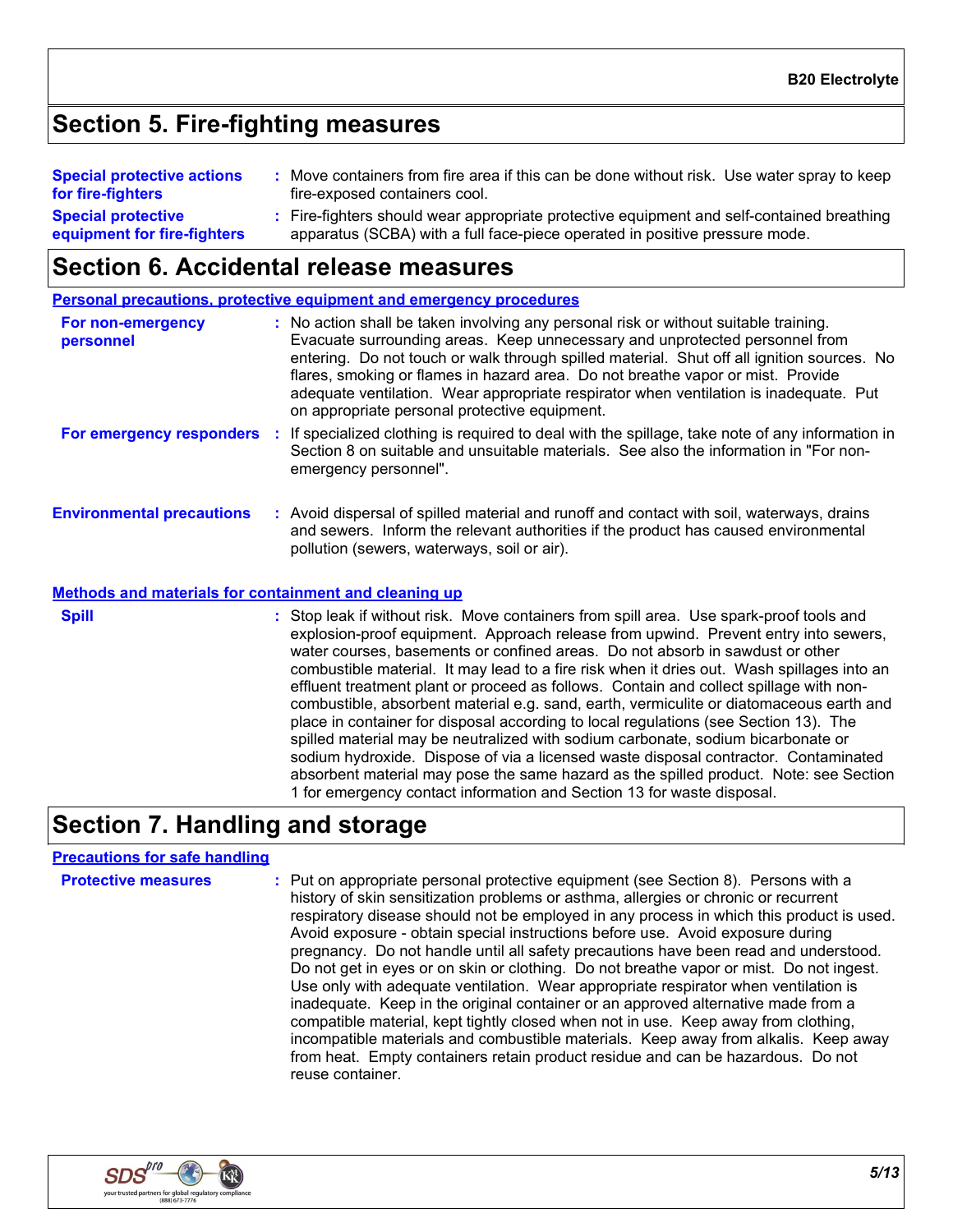# **Section 7. Handling and storage**

| <b>Advice on general</b><br>occupational hygiene                                 | : Eating, drinking and smoking should be prohibited in areas where this material is<br>handled, stored and processed. Workers should wash hands and face before eating,<br>drinking and smoking. See also Section 8 for additional information on hygiene<br>measures. Remove contaminated clothing and protective equipment before entering<br>eating areas.                                                                                                                                                                                                                                                     |
|----------------------------------------------------------------------------------|-------------------------------------------------------------------------------------------------------------------------------------------------------------------------------------------------------------------------------------------------------------------------------------------------------------------------------------------------------------------------------------------------------------------------------------------------------------------------------------------------------------------------------------------------------------------------------------------------------------------|
| <b>Conditions for safe storage,</b><br>including any<br><b>incompatibilities</b> | : Store in accordance with local regulations. Store in original container protected from<br>direct sunlight in a dry, cool and well-ventilated area, away from incompatible materials<br>(see Section 10) and food and drink. Store locked up. Separate from alkalis. Separate<br>from reducing agents and combustible materials. Keep container tightly closed and<br>sealed until ready for use. Containers that have been opened must be carefully<br>resealed and kept upright to prevent leakage. Do not store in unlabeled containers.<br>Use appropriate containment to avoid environmental contamination. |

# **Section 8. Exposure controls/personal protection**

#### **Control parameters**

#### **United States**

#### **Occupational exposure limits**

| <b>Ingredient name</b> | <b>Exposure limits</b>                                                                                                                                                                                                                                                                                                                                        |
|------------------------|---------------------------------------------------------------------------------------------------------------------------------------------------------------------------------------------------------------------------------------------------------------------------------------------------------------------------------------------------------------|
| Chromic Acid           | ACGIH TLV (United States, 4/2014).<br>TWA: 0.05 mg/m <sup>3</sup> , (measured as Cr) 8 hours. Form: Soluble<br>OSHA PEL (United States, 2/2013).<br>TWA: $0.005$ mg/m <sup>3</sup> , (as Cr) 8 hours.<br>NIOSH REL (United States, 10/2013).<br>TWA: 0.0002 mg/m <sup>3</sup> , (as CR) 8 hours.<br>OSHA PEL Z2 (United States, 2/2013).<br>CEIL: 1 $mq/10m3$ |

#### **Canada**

| <b>Occupational exposure limits</b>                 |                                                                     | TWA (8 hours) |                                       | STEL (15 mins) |     |  | <b>Ceiling</b>                                      |  |     |  |                   |
|-----------------------------------------------------|---------------------------------------------------------------------|---------------|---------------------------------------|----------------|-----|--|-----------------------------------------------------|--|-----|--|-------------------|
| Ingredient                                          | List name                                                           | ppm           | mg/m <sup>3</sup> Other               |                | ppm |  | mg/m <sup>3</sup> Other ppm mg/m <sup>3</sup> Other |  |     |  | <b>Notations</b>  |
| Chromic Acid, measured as Cr<br>Chromic Acid, as Cr | US ACGIH 4/2014<br>AB 4/2009<br>BC 7/2013<br>ON 1/2013<br>QC 1/2014 |               | 0.05<br>0.05<br>0.025<br>0.05<br>0.05 |                |     |  |                                                     |  | 0.1 |  | [a]<br>[a]<br>[3] |

#### [3]Skin sensitization **Form:** [a]Soluble

### **Mexico**

| <b>Ingredient name</b> | <b>Exposure limits</b>                                                     |
|------------------------|----------------------------------------------------------------------------|
| Chromic Acid           | NOM-010-STPS (Mexico, 9/2000).<br>LMPE-PPT: $0.05 \text{ mg/m}^3$ 8 hours. |

| <b>Appropriate engineering</b><br><b>controls</b> | Use only with adequate ventilation. Use process enclosures, local exhaust ventilation or<br>other engineering controls to keep worker exposure to airborne contaminants below any<br>recommended or statutory limits. |
|---------------------------------------------------|-----------------------------------------------------------------------------------------------------------------------------------------------------------------------------------------------------------------------|
| <b>Environmental exposure</b>                     | Emissions from ventilation or work process equipment should be checked to ensure                                                                                                                                      |
| <b>controls</b>                                   | they comply with the requirements of environmental protection legislation.                                                                                                                                            |

#### **Individual protection measures**

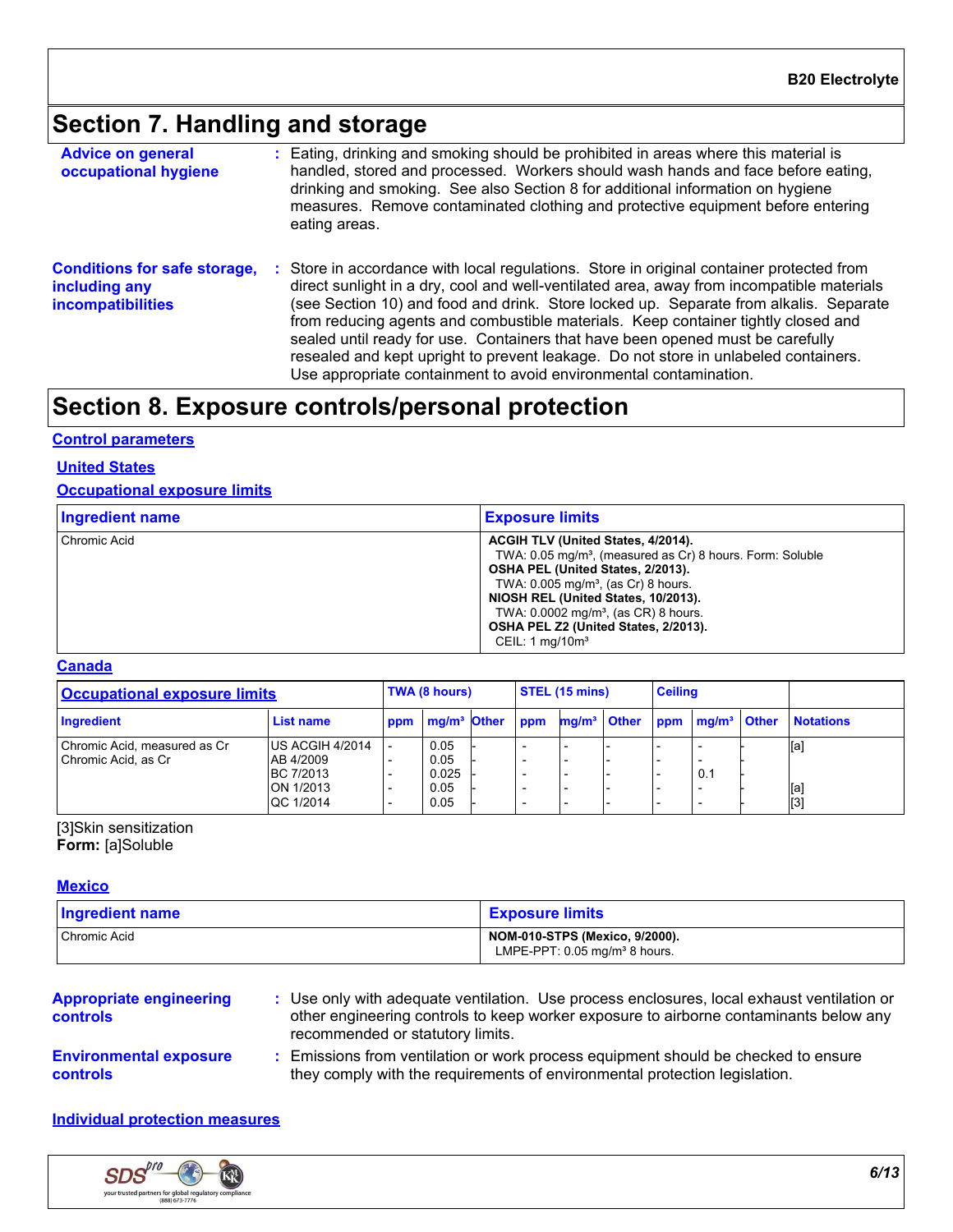# **Section 8. Exposure controls/personal protection**

| <b>Hygiene measures</b>       | : Wash hands, forearms and face thoroughly after handling chemical products, before<br>eating, smoking and using the lavatory and at the end of the working period.<br>Appropriate techniques should be used to remove potentially contaminated clothing.<br>Contaminated work clothing should not be allowed out of the workplace. Wash<br>contaminated clothing before reusing. Ensure that eyewash stations and safety<br>showers are close to the workstation location. |
|-------------------------------|-----------------------------------------------------------------------------------------------------------------------------------------------------------------------------------------------------------------------------------------------------------------------------------------------------------------------------------------------------------------------------------------------------------------------------------------------------------------------------|
| <b>Eye/face protection</b>    | : Safety eyewear complying with an approved standard should be used when a risk<br>assessment indicates this is necessary to avoid exposure to liquid splashes, mists,<br>gases or dusts. If contact is possible, the following protection should be worn, unless<br>the assessment indicates a higher degree of protection: chemical splash goggles and/<br>or face shield. If inhalation hazards exist, a full-face respirator may be required instead.                   |
| <b>Skin protection</b>        |                                                                                                                                                                                                                                                                                                                                                                                                                                                                             |
| <b>Hand protection</b>        | : Chemical-resistant, impervious gloves complying with an approved standard should be<br>worn at all times when handling chemical products if a risk assessment indicates this is<br>necessary.                                                                                                                                                                                                                                                                             |
| <b>Body protection</b>        | : Personal protective equipment for the body should be selected based on the task being<br>performed and the risks involved and should be approved by a specialist before<br>handling this product.                                                                                                                                                                                                                                                                         |
| <b>Other skin protection</b>  | : Appropriate footwear and any additional skin protection measures should be selected<br>based on the task being performed and the risks involved and should be approved by a<br>specialist before handling this product.                                                                                                                                                                                                                                                   |
| <b>Respiratory protection</b> | : Use a properly fitted, air-purifying or supplied air respirator complying with an approved<br>standard if a risk assessment indicates this is necessary. Respirator selection must be<br>based on known or anticipated exposure levels, the hazards of the product and the safe<br>working limits of the selected respirator.                                                                                                                                             |

# **Section 9. Physical and chemical properties**

| <b>Appearance</b>                                 |    |                                 |
|---------------------------------------------------|----|---------------------------------|
| <b>Physical state</b>                             | t. | Liquid.                         |
| <b>Color</b>                                      |    | : Yellow to red.                |
| Odor                                              |    | Not available.                  |
| <b>Odor threshold</b>                             | ٠  | Not available.                  |
| рH                                                |    | $0.5 \text{ to } 2$             |
| <b>Melting point</b>                              | ř. | $0^{\circ}$ C (32 $^{\circ}$ F) |
| <b>Boiling point</b>                              | ÷. | 100°C (212°F)                   |
| <b>Flash point</b>                                |    | Not available.                  |
| <b>Evaporation rate</b>                           |    | Not available.                  |
| <b>Flammability (solid, gas)</b>                  |    | Not available.                  |
| Lower and upper explosive<br>(flammable) limits   |    | : Not available.                |
| <b>Vapor pressure</b>                             | t. | Not available.                  |
| <b>Vapor density</b>                              |    | $>1$ [Air = 1]                  |
| <b>Relative density</b>                           | t. | 1.06                            |
| <b>Solubility</b>                                 | t. | Complete.                       |
| <b>Partition coefficient: n-</b><br>octanol/water | ŧ. | Not available.                  |
| <b>Auto-ignition temperature</b>                  |    | $:$ Not available.              |
| <b>Decomposition temperature</b>                  | ÷. | Not available.                  |
| <b>Viscosity</b>                                  |    | Not available.                  |
|                                                   |    |                                 |

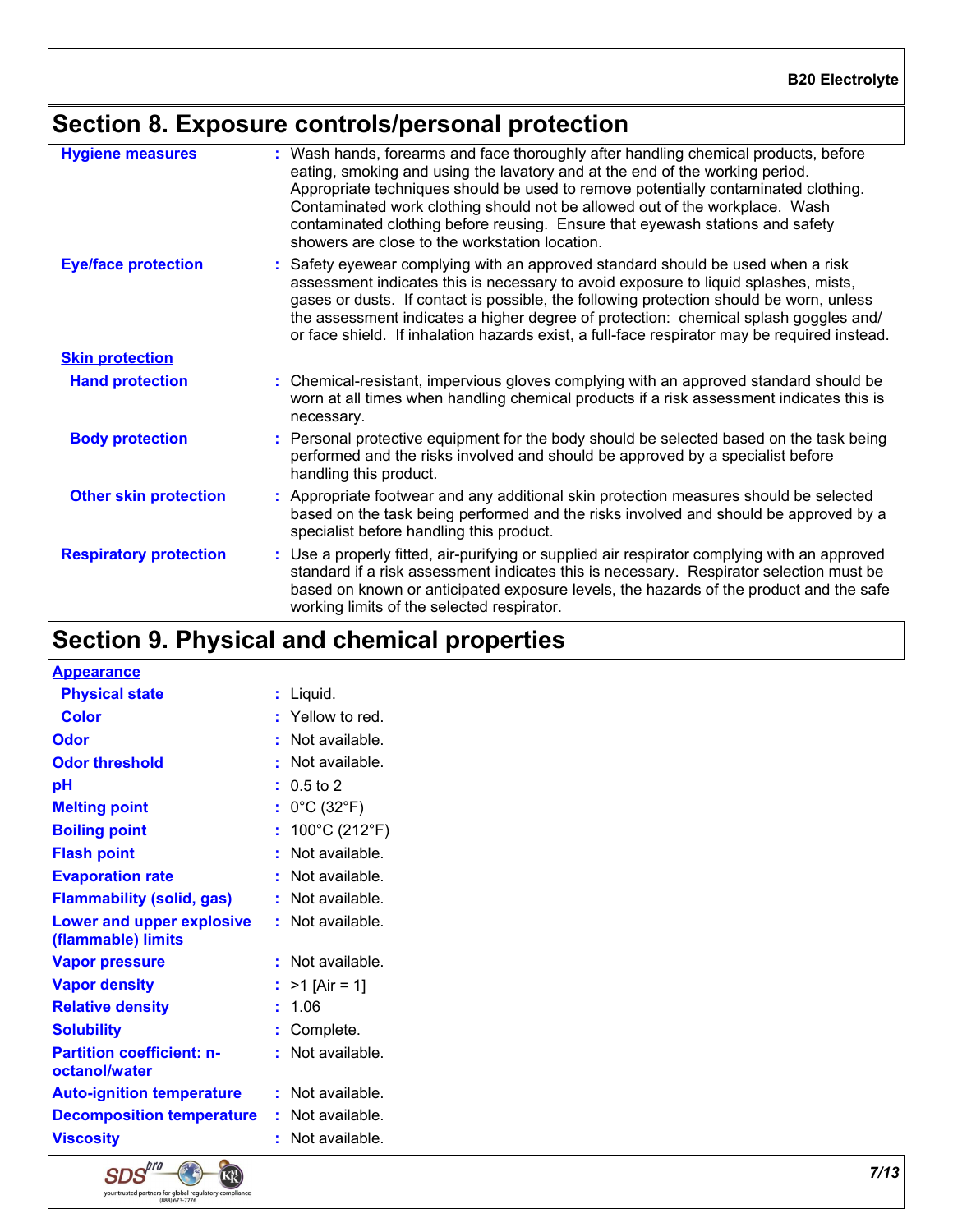### **Section 9. Physical and chemical properties**

**Volatility :** 0% (v/v)

**VOC (w/w) :** 2 % (w/w)

# **Section 10. Stability and reactivity**

| <b>Reactivity</b>                            | : No specific test data related to reactivity available for this product or its ingredients.                                                                                                                                                              |
|----------------------------------------------|-----------------------------------------------------------------------------------------------------------------------------------------------------------------------------------------------------------------------------------------------------------|
| <b>Chemical stability</b>                    | : The product is stable.                                                                                                                                                                                                                                  |
| <b>Possibility of hazardous</b><br>reactions | : Hazardous reactions or instability may occur under certain conditions of storage or use.<br>Conditions may include the following:<br>contact with combustible materials<br>Reactions may include the following:<br>risk of causing or intensifying fire |
| <b>Conditions to avoid</b>                   | : Drying on clothing or other combustible materials may cause fire.                                                                                                                                                                                       |
| <b>Incompatible materials</b>                | : Reactive or incompatible with the following materials: oxidizing materials, reducing<br>materials, organic materials and acids.<br>Slightly reactive or incompatible with the following materials: moisture.                                            |
| <b>Hazardous decomposition</b><br>products   | : Under normal conditions of storage and use, hazardous decomposition products should<br>not be produced.                                                                                                                                                 |

### **Section 11. Toxicological information**

#### **Information on toxicological effects**

| <b>Acute toxicity</b>             |                        |                |                    |                 |
|-----------------------------------|------------------------|----------------|--------------------|-----------------|
| <b>Product/ingredient name</b>    | <b>Result</b>          | <b>Species</b> | <b>Dose</b>        | <b>Exposure</b> |
| Chromic Acid<br>Sodium etasulfate | LD50 Oral<br>LD50 Oral | Rat<br>Rat     | 80 mg/kg<br>4 g/kg |                 |

#### **Irritation/Corrosion**

| <b>Product/ingredient name</b> | <b>Result</b>                                    | <b>Species</b>   | <b>Score</b> | <b>Exposure</b>       | <b>Observation</b> |
|--------------------------------|--------------------------------------------------|------------------|--------------|-----------------------|--------------------|
| Sodium etasulfate              | Eves - Mild irritant<br>Skin - Moderate irritant | Rabbit<br>Rabbit |              | $250 \mu g$<br>500 mg |                    |

#### **Sensitization**

There is no data available.

#### **Carcinogenicity**

#### **Classification**

| <b>Product/ingredient name</b> | <b>OSHA IARC</b> | <b>NTP</b>                      | <b>ACGIH EPA</b> | <b>NIOSH</b> |
|--------------------------------|------------------|---------------------------------|------------------|--------------|
| Chromic Acid                   |                  | Known to be a human carcinogen. | $\sqrt{ }$       |              |

#### **Specific target organ toxicity (single exposure)**

There is no data available.

#### **Specific target organ toxicity (repeated exposure)**

| <b>Name</b>  | <b>Category</b> | <b>Route of</b><br>exposure | <b>Target organs</b> |
|--------------|-----------------|-----------------------------|----------------------|
| Chromic Acid | Category 1      | Not determined              | Not determined       |

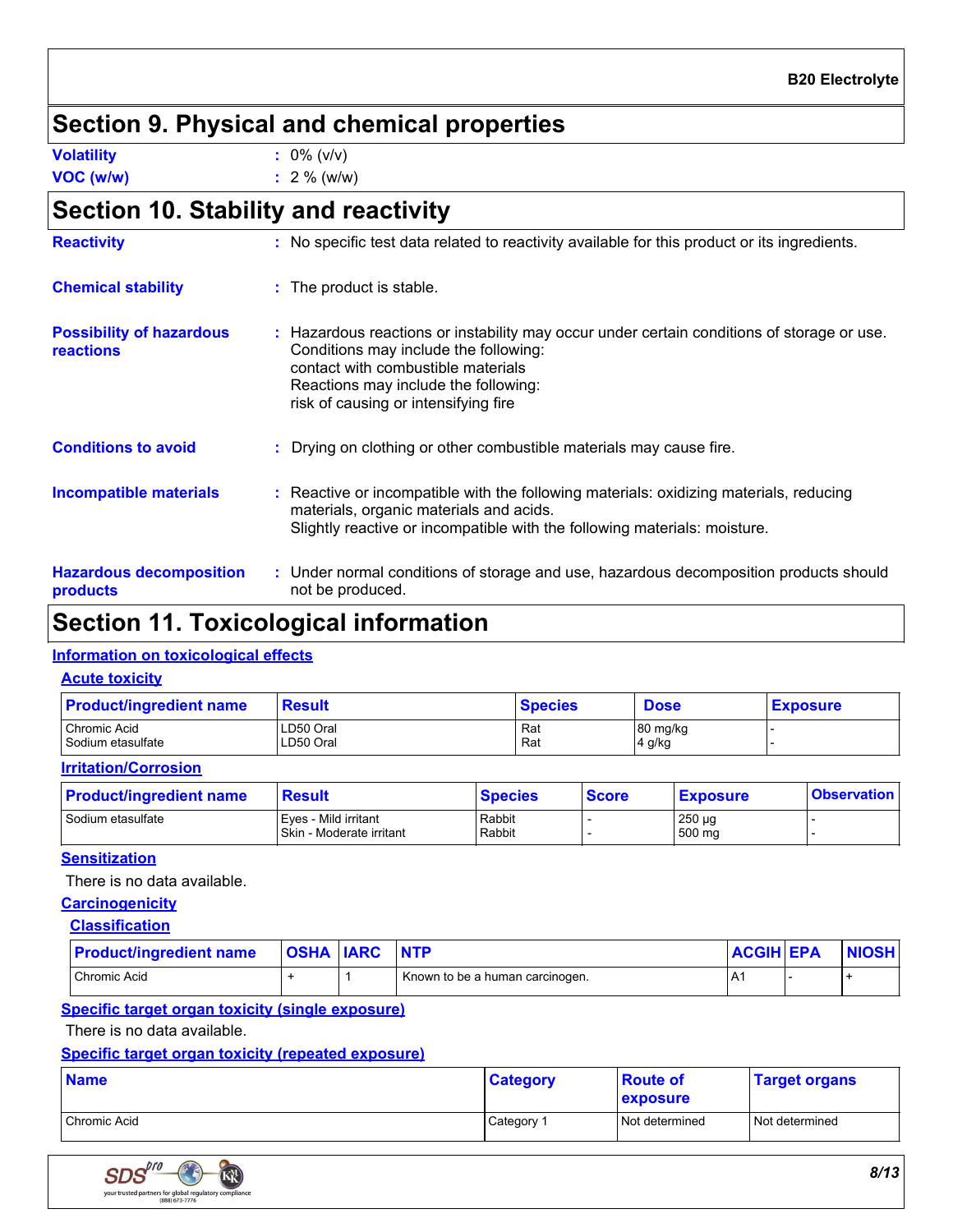# **Section 11. Toxicological information**

#### **Aspiration hazard**

There is no data available.

| <b>Information on the likely</b><br>routes of exposure | : Dermal contact. Eye contact. Inhalation. Ingestion.                                                                                                                                                                                                                                                                    |
|--------------------------------------------------------|--------------------------------------------------------------------------------------------------------------------------------------------------------------------------------------------------------------------------------------------------------------------------------------------------------------------------|
| <b>Potential acute health effects</b>                  |                                                                                                                                                                                                                                                                                                                          |
| <b>Eye contact</b>                                     | : Causes serious eye damage.                                                                                                                                                                                                                                                                                             |
| <b>Inhalation</b>                                      | : Toxic if inhaled. May give off gas, vapor or dust that is very irritating or corrosive to the<br>respiratory system. May cause allergy or asthma symptoms or breathing difficulties if<br>inhaled. Exposure to decomposition products may cause a health hazard. Serious<br>effects may be delayed following exposure. |
| <b>Skin contact</b>                                    | : Causes severe burns. May cause an allergic skin reaction.                                                                                                                                                                                                                                                              |
| <b>Ingestion</b>                                       | : Harmful if swallowed. May cause burns to mouth, throat and stomach.                                                                                                                                                                                                                                                    |
|                                                        | Symptoms related to the physical, chemical and toxicological characteristics                                                                                                                                                                                                                                             |
| <b>Eye contact</b>                                     | : Adverse symptoms may include the following:<br>pain<br>watering<br>redness                                                                                                                                                                                                                                             |
| <b>Inhalation</b>                                      | : Adverse symptoms may include the following:<br>wheezing and breathing difficulties<br>asthma<br>reduced fetal weight<br>increase in fetal deaths<br>skeletal malformations                                                                                                                                             |
| <b>Skin contact</b>                                    | : Adverse symptoms may include the following:<br>pain or irritation<br>redness<br>blistering may occur<br>reduced fetal weight<br>increase in fetal deaths<br>skeletal malformations                                                                                                                                     |
| <b>Ingestion</b>                                       | : Adverse symptoms may include the following:<br>stomach pains<br>reduced fetal weight<br>increase in fetal deaths<br>skeletal malformations                                                                                                                                                                             |

|                                              | Delayed and immediate effects and also chronic effects from short and long term exposure                                                                                 |
|----------------------------------------------|--------------------------------------------------------------------------------------------------------------------------------------------------------------------------|
| <b>Short term exposure</b>                   |                                                                                                                                                                          |
| <b>Potential immediate</b><br><b>effects</b> | : No known significant effects or critical hazards.                                                                                                                      |
| <b>Potential delayed effects</b>             | : No known significant effects or critical hazards.                                                                                                                      |
| Long term exposure                           |                                                                                                                                                                          |
| <b>Potential immediate</b><br><b>effects</b> | : No known significant effects or critical hazards.                                                                                                                      |
| <b>Potential delayed effects</b>             | : No known significant effects or critical hazards.                                                                                                                      |
| <b>Potential chronic health effects</b>      |                                                                                                                                                                          |
| <b>General</b>                               | : Causes damage to organs through prolonged or repeated exposure. Once sensitized, a<br>severe allergic reaction may occur when subsequently exposed to very low levels. |

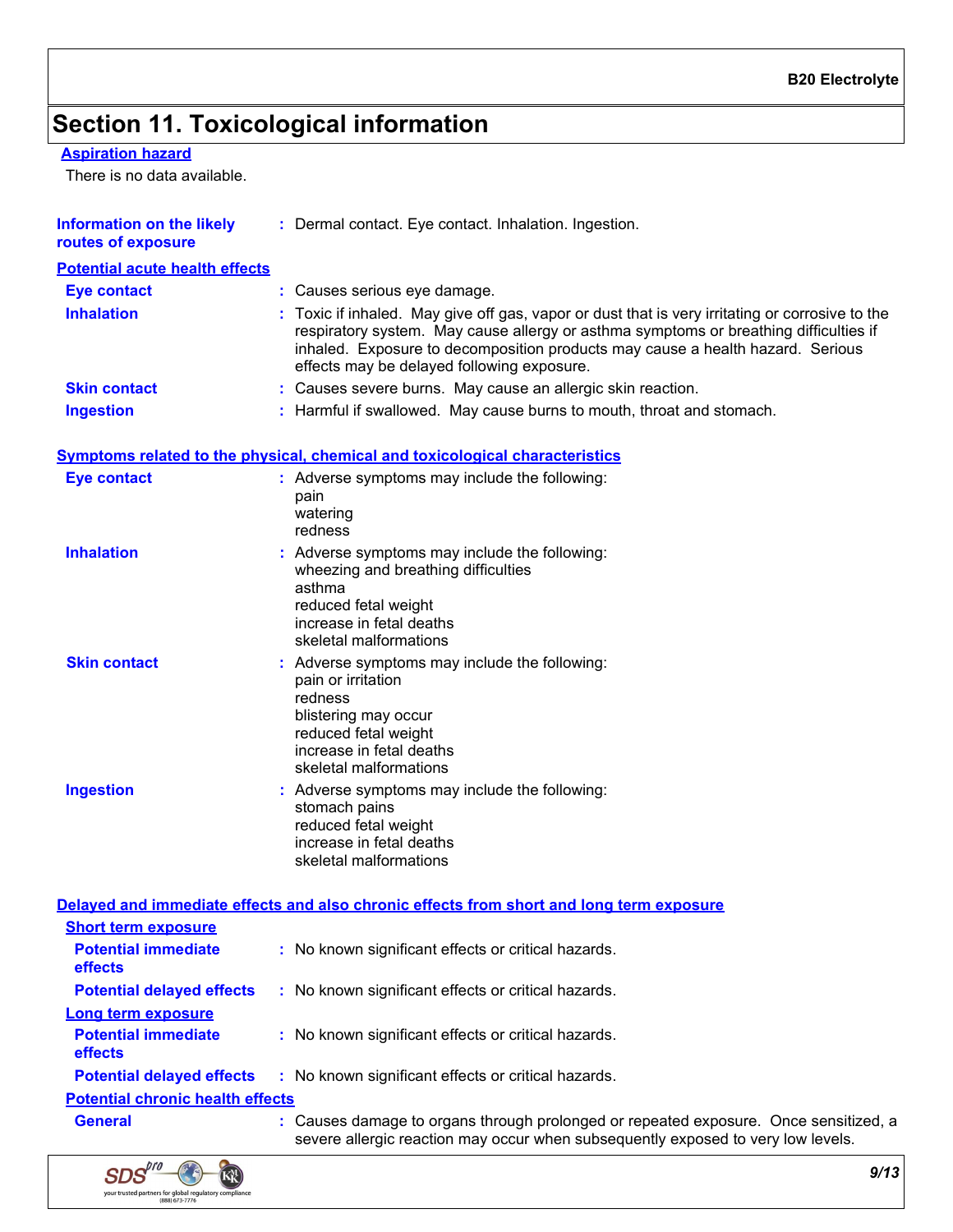### **Section 11. Toxicological information**

| <b>Carcinogenicity</b>       | : May cause cancer. Risk of cancer depends on duration and level of exposure. |
|------------------------------|-------------------------------------------------------------------------------|
| <b>Mutagenicity</b>          | : May cause genetic defects.                                                  |
| <b>Teratogenicity</b>        | : No known significant effects or critical hazards.                           |
| <b>Developmental effects</b> | : No known significant effects or critical hazards.                           |
| <b>Fertility effects</b>     | : Suspected of damaging fertility.                                            |

#### **Numerical measures of toxicity**

#### **Acute toxicity estimates**

| <b>Route</b>        | <b>ATE value</b> |
|---------------------|------------------|
| Oral                | 1295.4 mg/kg     |
| Dermal              | 5000 mg/kg       |
| Inhalation (vapors) | 8.333 mg/L       |

### **Section 12. Ecological information**

#### **Toxicity**

| <b>Product/ingredient name</b> | <b>Result</b>                                                        | <b>Species</b>                                                      | <b>Exposure</b>      |
|--------------------------------|----------------------------------------------------------------------|---------------------------------------------------------------------|----------------------|
| Chromic Acid                   | Acute IC50 1.54 mg/L Fresh water                                     | Algae - Dictyosphaerium chlorelloides -<br>Exponential growth phase | 72 hours             |
|                                | Acute LC50 145 µg/L Fresh water                                      | Crustaceans - Ceriodaphnia dubia -<br>Neonate                       | 48 hours             |
|                                | Acute LC50 800 µg/L Fresh water<br>Acute LC50 21000 ug/L Fresh water | Daphnia - Daphnia magna<br>Fish - Colisa fasciata - Adult           | 48 hours<br>96 hours |

#### **Persistence and degradability**

There is no data available.

#### **Bioaccumulative potential**

**Soil/water partition coefficient (KOC) :** There is no data available. **Mobility in soil** There is no data available.

**Other adverse effects** : No known significant effects or critical hazards.

### **Section 13. Disposal considerations**

The generation of waste should be avoided or minimized wherever possible. Disposal of this product, solutions and any by-products should comply with the requirements of environmental protection and waste disposal legislation and any regional local authority requirements. Dispose of surplus and non-recyclable products via a licensed waste disposal contractor. Waste should not be disposed of untreated to the sewer unless fully compliant with the requirements of all authorities with jurisdiction. Waste packaging should be recycled. Incineration or landfill should only be considered when recycling is not feasible. This material and its container must be disposed of in a safe way. Care should be taken when handling empty containers that have not been cleaned or rinsed out. Empty containers or liners may retain some product residues. Avoid dispersal of spilled material and runoff and contact with soil, waterways, drains and sewers. **Disposal methods :**

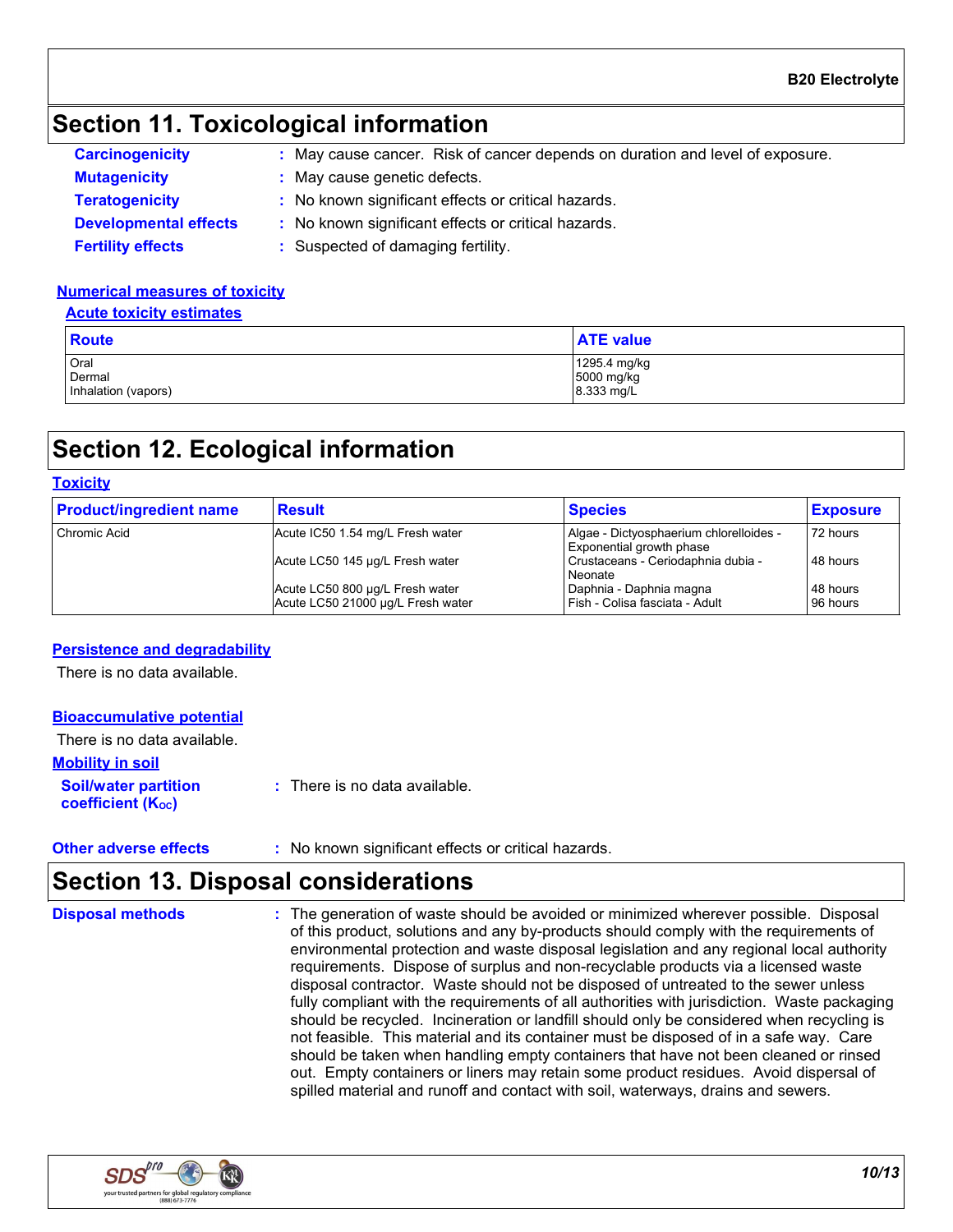### **Section 14. Transport information**

|                                      | <b>DOT</b>                                                                  | <b>TDG / NOM-003-SCT</b>                                                    | <b>IMDG</b>                                                                  | <b>IATA</b>                                                                 |
|--------------------------------------|-----------------------------------------------------------------------------|-----------------------------------------------------------------------------|------------------------------------------------------------------------------|-----------------------------------------------------------------------------|
| <b>UN</b> number                     | UN3093                                                                      | UN3093                                                                      | UN3093                                                                       | UN3093                                                                      |
| <b>UN proper</b><br>shipping name    | CORROSIVE LIQUID,<br>OXIDIZING, N.O.S. (Chromic<br>Acid, Potassium nitrate) | CORROSIVE LIQUID,<br>OXIDIZING, N.O.S. (Chromic<br>Acid, Potassium nitrate) | CORROSIVE LIQUID,<br>OXIDIZING, N.O.S. (Chromic<br>Acid, Potassium nitrate). | CORROSIVE LIQUID,<br>OXIDIZING, N.O.S. (Chromic<br>Acid, Potassium nitrate) |
| <b>Transport</b><br>hazard class(es) | 8(5.1)<br>$\frac{1}{\sqrt{N}}$<br>$rac{1}{\sqrt{1-\frac{1}{2}}}$            | 8(5.1)<br>$\frac{M}{\text{coarse}}$<br>$\frac{Q}{Q}$                        | 8(5.1)<br>پخت                                                                | 8(5.1)<br>پخ پخت                                                            |
| <b>Packing group</b>                 | Ш                                                                           | $\mathbf{H}$                                                                |                                                                              | II                                                                          |
| <b>Environmental</b><br>hazards      | No.                                                                         | No.                                                                         | No.                                                                          | No.                                                                         |
| <b>Additional</b><br>information     |                                                                             |                                                                             | <b>Emergency schedules (EmS)</b><br>$F-A, S-Q$                               |                                                                             |

**Special precautions for user Transport within user's premises:** always transport in closed containers that are **:** upright and secure. Ensure that persons transporting the product know what to do in the event of an accident or spillage.

**Transport in bulk according :** Not available. **to Annex II of MARPOL 73/78 and the IBC Code**

### **Section 15. Regulatory information**

| <b>U.S. Federal regulations</b>                                                   | : TSCA 6 final risk management: Chromic Acid                              |
|-----------------------------------------------------------------------------------|---------------------------------------------------------------------------|
|                                                                                   | TSCA 12(b) one-time export: Chromic Acid                                  |
|                                                                                   | United States inventory (TSCA 8b): All components are listed or exempted. |
|                                                                                   | Clean Water Act (CWA) 307: Chromic Acid                                   |
| <b>Clean Air Act Section 112</b><br>(b) Hazardous Air<br><b>Pollutants (HAPs)</b> | : Listed                                                                  |
| <b>Clean Air Act Section 602</b><br><b>Class I Substances</b>                     | : Not listed                                                              |
| <b>Clean Air Act Section 602</b><br><b>Class II Substances</b>                    | : Not listed                                                              |
| <b>DEA List I Chemicals</b><br>(Precursor Chemicals)                              | : Not listed                                                              |
| <b>DEA List I Chemicals</b><br>(Precursor Chemicals)                              | : Not listed                                                              |
| <b>SARA 302/304</b><br><b>Composition/information on ingredients</b>              |                                                                           |
| No products were found.                                                           |                                                                           |

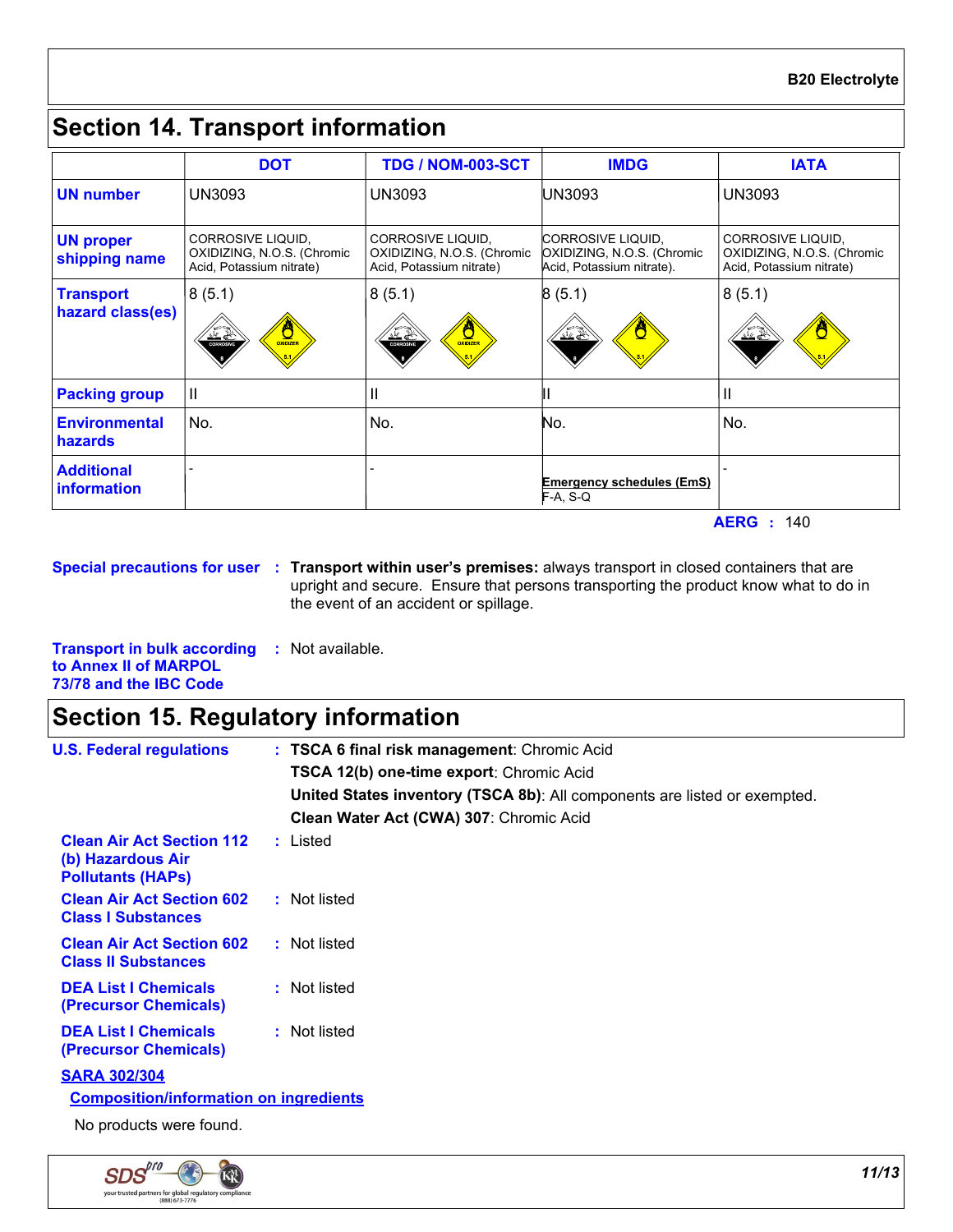### **Section 15. Regulatory information**

**SARA 304 RQ :** Not applicable.

#### **SARA 311/312**

#### **Classification :** Fire hazard

Immediate (acute) health hazard Delayed (chronic) health hazard

#### **Composition/information on ingredients**

| <b>Name</b>       | $\frac{9}{6}$ | <b>Fire</b> | Sudden<br>hazard release of<br><b>pressure</b> | <b>Reactive</b> | Immediate<br>(acute)<br>health<br>hazard | <b>Delayed</b><br>(chronic)<br>health<br>hazard |
|-------------------|---------------|-------------|------------------------------------------------|-----------------|------------------------------------------|-------------------------------------------------|
| Chromic Acid      | $5 - 10$      | Yes.        | No.                                            | No.             | Yes.                                     | Yes.                                            |
| Sodium etasulfate | - 5           | No.         | No.                                            | No.             | Yes.                                     | No.                                             |

#### **SARA 313**

|                              | <b>Product name</b> | <b>CAS number</b> | $\frac{9}{6}$ |
|------------------------------|---------------------|-------------------|---------------|
| <b>Form R - Reporting</b>    | Chromic Acid        | 1333-82-0         | $5 - 10$      |
| requirements                 | Potassium nitrate   | 7757-79-1         | $5 - 10$      |
| <b>Supplier notification</b> | Chromic Acid        | 1333-82-0         | $5 - 10$      |
|                              | Potassium nitrate   | 7757-79-1         | $5 - 10$      |

SARA 313 notifications must not be detached from the SDS and any copying and redistribution of the SDS shall include copying and redistribution of the notice attached to copies of the SDS subsequently redistributed.

#### **Massachusetts : State regulations**

- The following components are listed: Chromic Acid; Potassium nitrate
- **New York :** None of the components are listed.
- 
- **New Jersey :** The following components are listed: Chromic Acid; Potassium nitrate
- 
- **Pennsylvania 1993 :** The following components are listed: Chromic Acid; Potassium nitrate

#### **California Prop. 65**

 $SDS$ <sup>pro</sup>

your trusted partners for global regulatory compliance<br>(888) 673-7776

кĶ

**WARNING:** This product contains a chemical known to the State of California to cause cancer and birth defects or other reproductive harm.

| <b>Ingredient name</b> | <b>Cancer</b> | <b>Reproductive</b> | No significant risk<br>level | <b>Maximum</b><br>acceptable dosage<br>level |  |
|------------------------|---------------|---------------------|------------------------------|----------------------------------------------|--|
| Chromic Acid           | Yes.          | Yes.                | 0.001 µg/day (inhalation)    | INo.                                         |  |

| <b>Canada</b>                |                                                                        |
|------------------------------|------------------------------------------------------------------------|
| <b>Canadian lists</b>        |                                                                        |
| <b>Canadian NPRI</b>         | : The following components are listed: Chromic Acid; Potassium nitrate |
| <b>CEPA Toxic substances</b> | : The following components are listed: Chromic Acid                    |
| <b>Canada inventory</b>      | : All components are listed or exempted.                               |
| <b>International lists</b>   |                                                                        |
| <b>National inventory</b>    |                                                                        |
| <b>Australia</b>             | : All components are listed or exempted.                               |
| <b>China</b>                 | : All components are listed or exempted.                               |
| <b>Europe</b>                | : All components are listed or exempted.                               |
| <b>Japan</b>                 | : All components are listed or exempted.                               |
| <b>Malaysia</b>              | : Not determined.                                                      |
|                              |                                                                        |